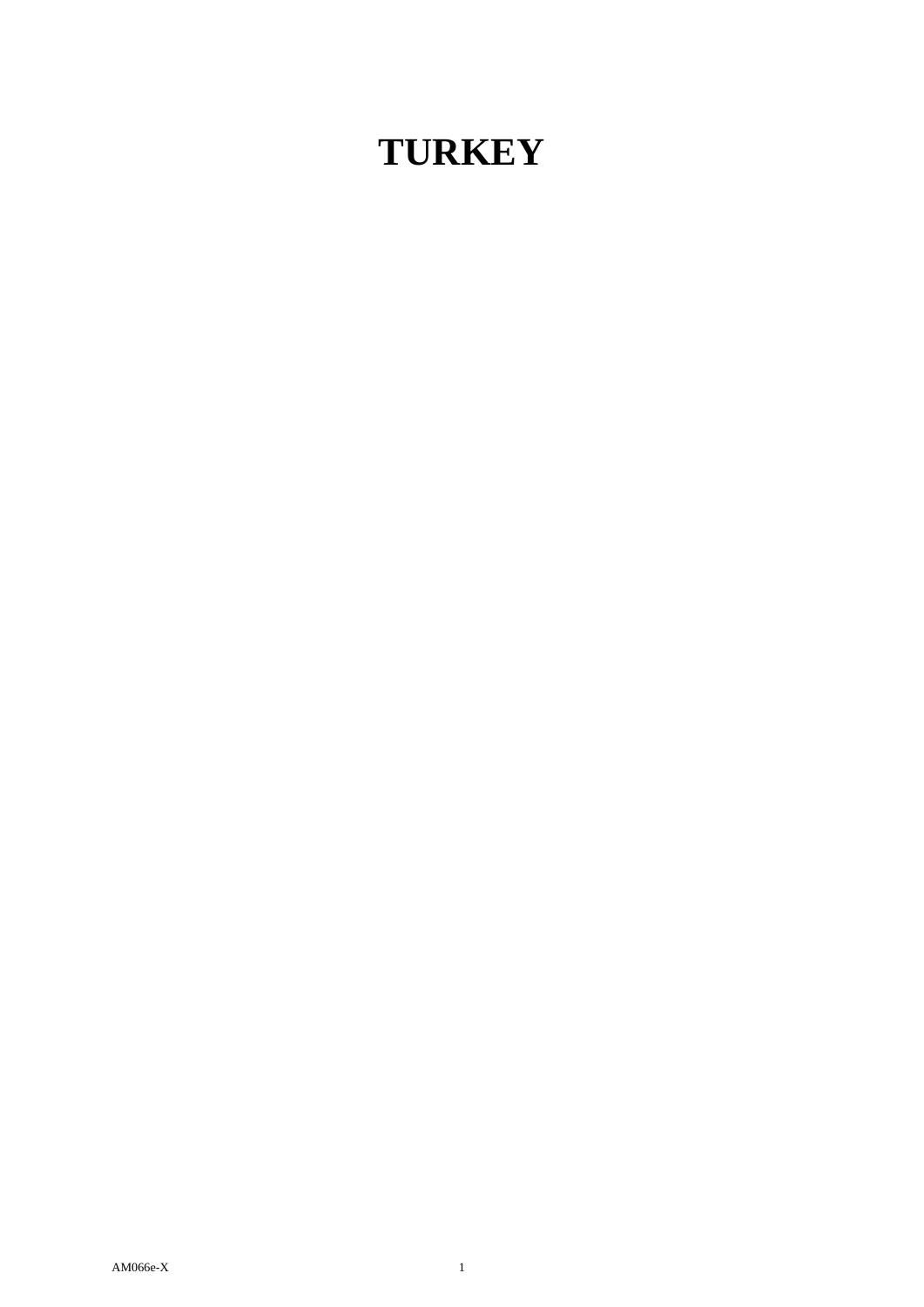## **WRITTEN STATEMENT BY TURKEY**

#### **DR. BERAT ALBAYRAK**

#### TREASURY AND FINANCE MINISTER AND GOVERNOR FOR TURKEY AT EBRD

Mrs. Chair, Mr. President, Esteemed Governors,

It is my pleasure to address the Annual Meeting of the EBRD. I would like to extend my sincere appreciation to Bank Management for facilitating this year's Annual Meeting virtually under the extraordinary circumstances we are living through.

#### [EBRD's OPERATIONAL RESULTS IN 2019]

2019 was a challenging year with the sluggish global economic activity mainly attributed to trade tensions and weakening domestic investment. We are glad that despite this challenging environment, EBRD was able to increase its investment to a record level of 10 billion euros by catalyzing private sector towards stronger and sustainable supply chain, increased productivity and innovation. We also appreciate for the strengthening of the quality indicators in the corporate scorecard.

## [COVID 19 AND 2020 DEVELOPMENTS]

Due to the pandemic crisis, 2020 is a more stressful year than ever. EBRD region is expected to contract 3.5% in 2020. Today, despite the signs of partial recovery in the global economy, uncertainties are still high. Compared to pre-crisis conditions, countries now have less policy space to reinforce growth. While public revenue plays an important role in the developing countries for investment finance, a huge untapped potential lies with the private sector and EBRD is well positioned in the MDB system to unlock this huge potential.

Bank's ability and speed to adapt to the changing conditions deserve appreciation. Solidarity Package of 4 billion euros will definitely help endure the tough times for the countries of operation.

## [STRATEGIC AND CAPITAL FRAMEWORK 2021-2025]

We thank Management for its consultative approach in the finalization of the Strategic and Capital Framework for 2021-2025. We welcome the overall Framework. We are of the view that the Bank is well-equipped to adapt itself to take up to the challenges going forward. Let me point out our stance in three folds.

First of all, we are glad that the Bank is committed to make the most transition impact in its current region where transition gaps are huge and potentials are abundant. We also appreciate that the Bank's current operations along with continued policy engagement will remain important across the new strategy period. With its strong capital base, we see that EBRD has the capacity to do more in its existing countries of operation, adhering to the operational principles of additionality and sound banking.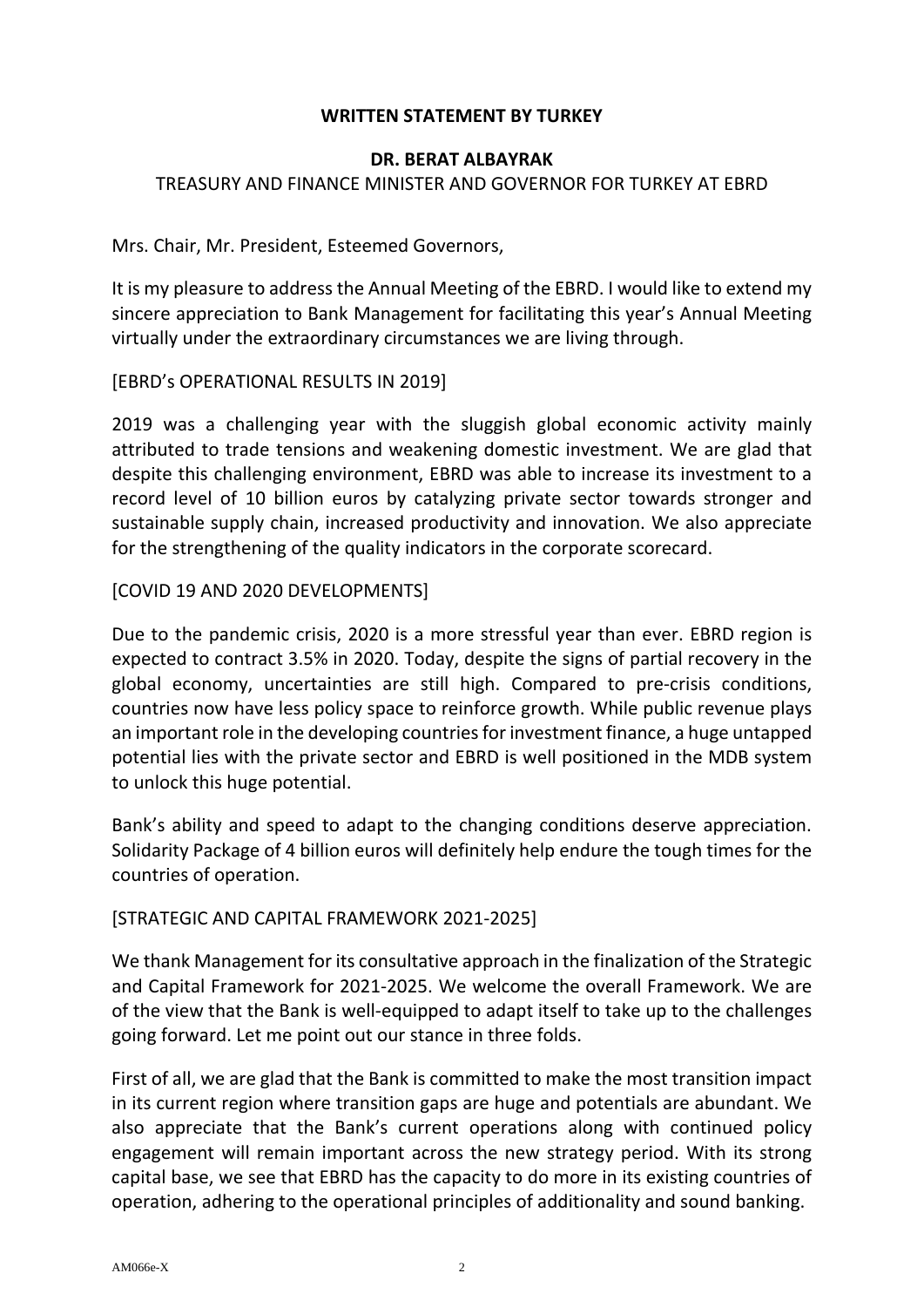Second, we welcome the crosscutting themes of low carbon economy, digital transformation and promoting equal opportunity. In particular, digital infrastructure has gained importance more than ever at these pandemic times when most business is conducted virtually. In this regard, we find this new direction of digital transformation very timely. Finally, EBRD has already been supportive of promoting equal opportunity with its flagship programs such as Women in Business in Turkey. We are glad to see that promoting equal opportunity is now one of the three themes going ahead.

Complementary to these thematic determinants, I would like to stress the importance of Bank's contribution in the local currency and capital market development as also mentioned in the Framework. We are glad that this will continue for the sake of developing resilient, competitive and integrated capital markets in the countries of operation.

Lastly, we support the Bank's geographic expansion to Sub-Saharan Africa, and Iraq. We expect Bank Management to execute new operations in a way to maximize the business opportunities towards existing countries of operation, offering cross-benefit to potential members and the existing region. We share the view that EBRD can make a huge contribution in these countries without crowding out existing actors. Specifically, regional integration, mobilization of foreign investment and donor funds as well as the cooperation with other Multilateral Development Banks active in the region are required for the success.

Now, we are looking forward to the effective implementation of the strategy. Over the new period, we are of the view that the Bank should explore ways in which it could leverage its capital even more efficiently to further increase its available headroom to support the countries of operations' post-pandemic recovery quest. Throughout this era, what we expect from the Management is a swift, efficient, and adaptive manner for the execution of the strategy.

## [NEW PRESIDENT]

Good governance principles are critical for an institution's success. We are particularly glad that the presidential election process is being carried out in a merit-based, open and transparent way. We expect that under the new President's tenure, EBRD will continue to make governance reforms, including increased participation of more countries of operation at the Management level.

#### [EBRD – TURKEY OPERATIONS]

EBRD has been a dedicated development partner for Turkey. We proudly celebrated EBRD's tenth year of operations in Turkey last year.